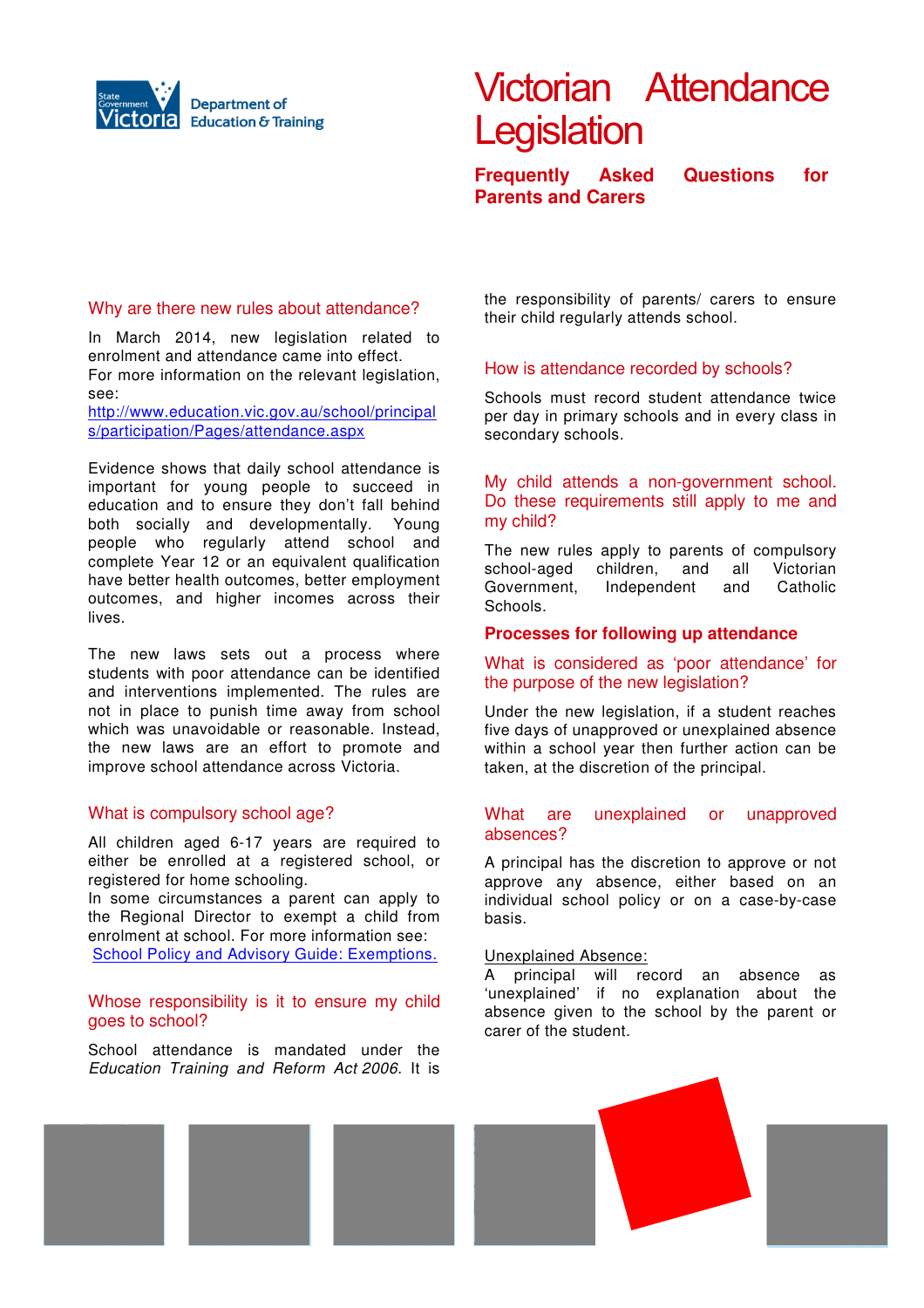If you do not contact the school to provide an explanation on the day of the student absence, the school must attempt to contact you either by phone or in writing within three days to seek a reason for the absence.

If no contact can be made with you or other carers of the child within 10 days, the absence will be recorded as an unexplained absence and also be noted in your child's file. You can contact the principal at any time after the record has been made to provide an explanation.

#### Unapproved Absence:

In general, a principal would record an absence as 'unapproved' when no reasonable excuse has been given for the student's absence. If a reason you give for an absence is not approved by the principal of your child's school you will be notified in writing.

## What action will be taken if my child reaches five days of unapproved or unexplained absence?

If your child reaches five days of unapproved or unexplained absence then the school and principal will work with you to implement appropriate supports or interventions to assist you get your child to school every day.

If, these interventions do not improve your child's attendance, the principal may decide to make a referral to the School Attendance Officer For more information on the School Attendance Officer, see: School Attendance Officers.

## What happens when the referral is made to the School Attendance Officer?

The School Attendance Officer will investigate the absences and may take one or all of the following steps depending on the circumstances.

- Issue a School Attendance Notice
- Issue an Official Warning
- Issue an Infringement Notice.

# I have been issued a School Attendance Notice – what does this mean?

The School Attendance Notice is not a fine but rather an opportunity for your family to explain the absences and work with your child's school to improve attendance in the future.

The School Attendance Officer will assess your family's response to a School Attendance Notice. For more information, including how a School Attendance Officer assesses your family's response, see: School Attendance Notices.

I have received a School Attendance notice but my child was not with me on the date listed, what can I do?

The School Attendance Notice gives you the opportunity to state the parent who the child was living with on the dates of absence. You should complete this part of the notice and return to the School Attendance Officer by the due date outlined on the Notice.

#### I have been issued with an Official Warning. What does this mean?

A School Attendance Officer may decide to issue an Official Warning prior to, or instead of issuing an Infringement Notice.

For more information see: When to Issue an Official Warning.

# Under what circumstances can I be issued with an Infringement?

Under the new legislation an Infringement Notice will only be used as a last resort, after other strategies to improve attendance have been implemented and failed.

For more information see: Infringement Notices.

## Can I appeal if I think an Infringement Notice has been issued unfairly?

If you have received an Infringement Notice and you think it has been issued unfairly, you can apply for an internal agency review. For more information on the grounds for review and the process for lodging a review request, visit: Infringement Notices (see 'Appeals').

#### How much is the fine?

Should an Infringement Notice (fine) be issued, it will be half a penalty unit. The monetary value of a penalty unit is calculated by the Treasurer and changes each financial year. Generally, an infringement notice will be approximately \$70

#### **Types of absence**

## My child misses lots of school because they are sick, does this mean I will get a fine?

A genuine illness is considered a reasonable excuse.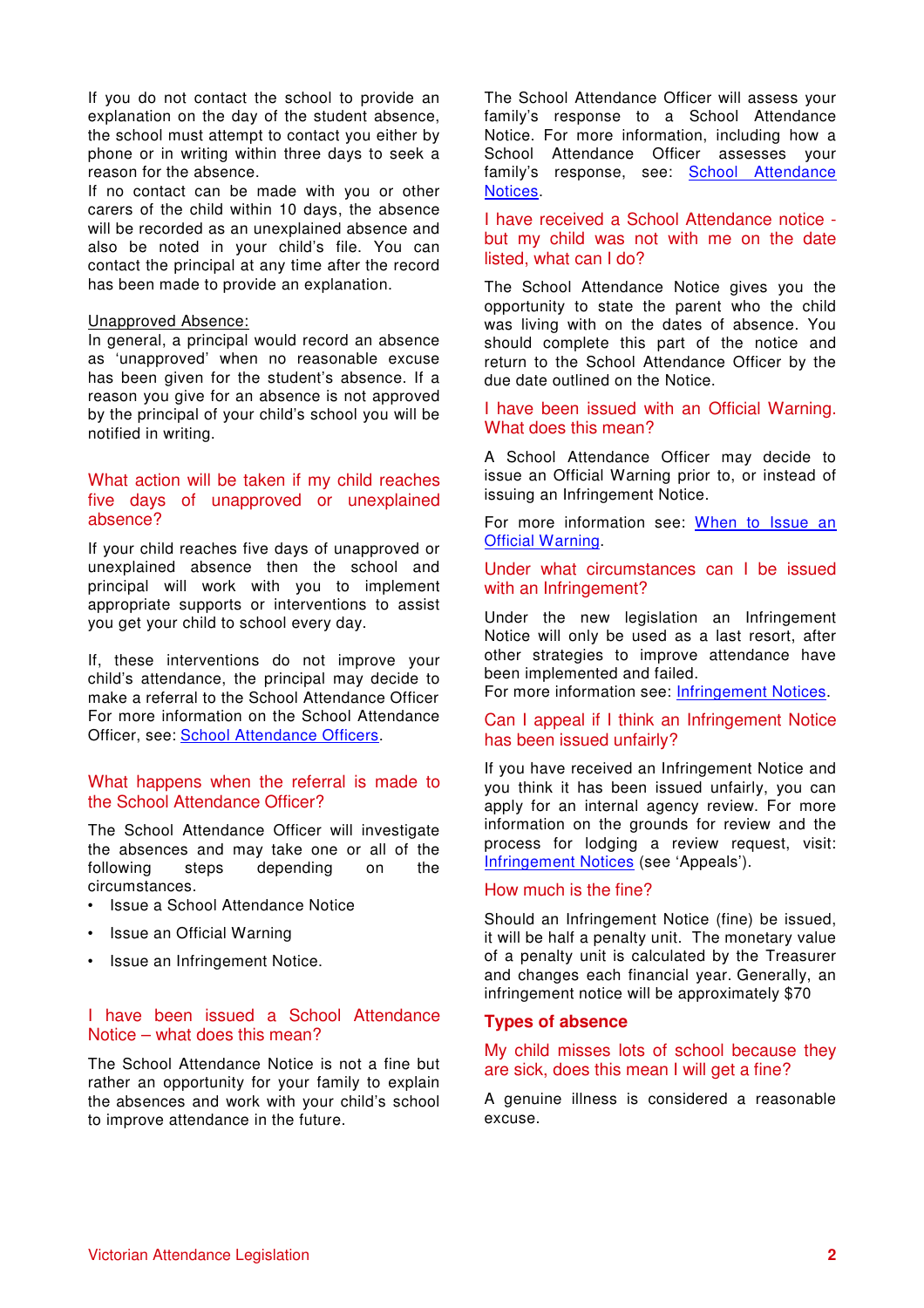While your child is absent, you should continue to update the school on the scenario and work with the school to develop a Student Absence Learning Plan to ensure that the student's educational needs are supported and they do not fall behind in their schoolwork.

You may also wish to discuss other, more flexible, options for accessing an education if it is predicted your child will be absent for long periods of time due to their ill health. Your principal will be able to advise if such arrangements, including Distance Education, are appropriate.

## My child attends remedial tutoring or classes outside school, but during school hours. Will this contribute to absences that lead to me receiving a fine?

An individual principal has the discretion to decide whether absence caused by attending remedial class or tutoring will be approved or unapproved. In general, it is expected that the family and the school work together to identify the educational needs of the child, and address within the school setting and school hours.

## I want to take my child for an extended holiday during the school term. Is this ok? What can I do to ensure that they are supported to learn? Will I be fined?

If you are planning an extended holiday, discuss this with your school principal well in advance of finalising any plans. The principal has the discretion to decide whether or not to approve the absence.

If the principal decides not to approve the absence, you should work with the school to decide on a reasonable length of absence or more mutually convenient time for the holiday.

If you decide to go ahead with a holiday during school term despite it being an 'unapproved' absence and the duration of the absence is over five days, the principal may choose to refer the case to the School Attendance Officer for further action, which may result in an Infringement Notice being issued.

If the principal approves the absence, work with your child's school so you support your child's education during their holiday. visit: School Attendance Guidelines - Resources (see: Student Absence Learning Plan)

# My child attends part time due to a disability. Will I receive a fine?

Full time attendance is compulsory for all students aged 6-17. However, in some circumstances, it may be appropriate for students with a disability to attend school for reduced hours. This arrangement should only be entered into on a short-term basis and only if it is agreed by all parties (school, family, practitioners, regions) that the reduced attendance is in the best interest of the child.

If your child is attending school for reduced hours as part of a plan that both outlines the return to full-time schooling and has been developed in consultation with your child's school, this will be considered an approved absence and will not be referred to a School Attendance Officer.

For more information contact the Disability Coordinator at your closest departmental Regional Office for further advice. See: Regions.

## Without my knowledge, my child skipped school. Will I get a fine?

Truancy is defined under the Education and Training Reform Act 2006 as absence due to the child's disobedience and not due to any fault of the parent. It is therefore deemed a reasonable excuse and will not count towards the total of unapproved or unexplained absences.

If truancy is a continuing issue for your child you should work with the school to develop plans or strategies to support their continuing engagement in school and to prevent further truancy. For more information on strategies and supports available see: Strategies to Improve a Student's Attendance.

# My child is refusing to go to school. Will I receive a fine? And what can I do to get them back to school?

School refusal is considered a reasonable excuse for absence and if supports and interventions are being sought, should not count towards unexplained or unapproved absence. It is important in these circumstances that you